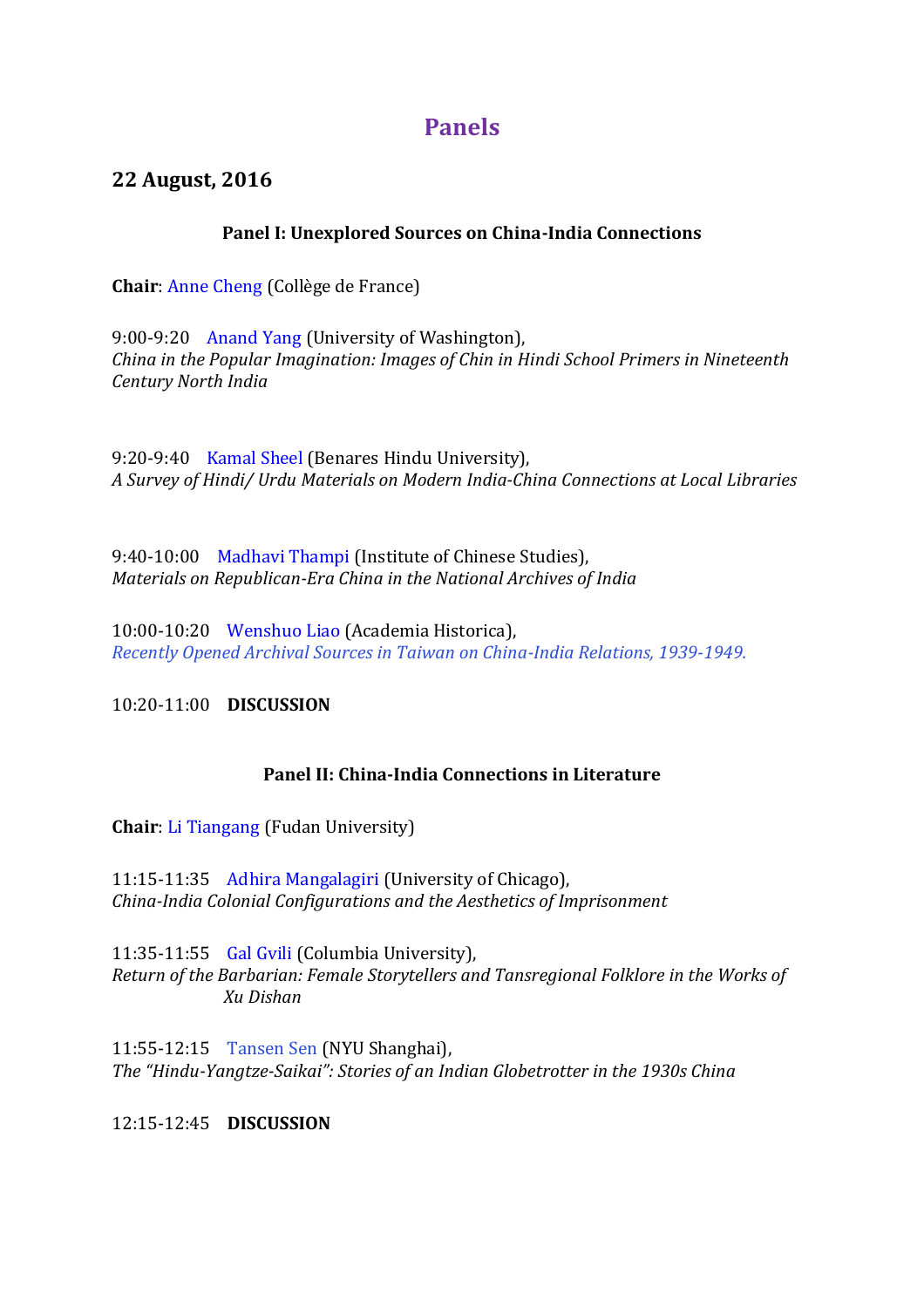#### **Panel III: India, China, and the Colonial Connections**

**Chair**: [Sugata Bose](https://research.shanghai.nyu.edu/center/cga/events/panel/bios/#sugata_bose) (Harvard University)

2:30-2:50 [Robert Bickers](https://research.shanghai.nyu.edu/center/cga/events/panel/bios/#robert_bickers) (University of Bristol), *[Britain and China, and India,](https://research.shanghai.nyu.edu/cga-document-list/#Robert%20Bickers) 1830s-1947*

2:50-3:10 [Zhang Ke](https://research.shanghai.nyu.edu/center/cga/events/panel/bios/#zhang_ke) (Fudan University), *[Progress or Perish :Two images of India in Late Qing China](https://research.shanghai.nyu.edu/cga-document-list/#Zhang%20Ke)*

3:10-3:30 [Cao Yin](https://research.shanghai.nyu.edu/center/cga/events/panel/bios/#cao_yin) (NYU Shanghai), *[Kill Buddha Singh: The Ghadar Party and](https://research.shanghai.nyu.edu/cga-document-list/#Cao_Yin) Its Enemies in Shanghai, 1914-1927*

3:30-3:50 [Brian Tsui](https://research.shanghai.nyu.edu/center/cga/events/panel/bios/#brian_tsui) (HK Polytechnic University), *[The Politics of Culture: Cheena Bhavana, Converging Nationalisms and Wartime](https://research.shanghai.nyu.edu/cga-document-list/#Brian_Tsui)  [Diplomacy](https://research.shanghai.nyu.edu/cga-document-list/#Brian_Tsui)*

3:50-4:30 **DISCUSSION**

### **23 August, 2016**

#### **Panel IV: China-India Contemporary Comparisons and Connections**

**Chair**: [David Ludden](https://research.shanghai.nyu.edu/center/cga/events/panel/bios/#david_ludden) (New York University)

9:00-9:20 [Vamsi Valkulabharanam](https://research.shanghai.nyu.edu/center/cga/events/panel/bios/#Vamsi%20Vakulabharanam) (University of Massachusetts), *[A Spatial](https://research.shanghai.nyu.edu/cga-document-list/#Vamsi) [Fix for the Economic Slowdown? New Urbanization Initiatives](https://research.shanghai.nyu.edu/cga-document-list/#Vamsi) [in China and India](https://research.shanghai.nyu.edu/cga-document-list/#Vamsi)*

9:20-9:40 [Ping](https://research.shanghai.nyu.edu/center/cga/events/panel/bios/#lei_ping) [Lei](https://research.shanghai.nyu.edu/center/cga/events/panel/bios/#lei_ping) (The New School), *[Consumption of 'Creative' Urban Space:](https://research.shanghai.nyu.edu/cga-document-list/#Lei_Ping) A Comparative Study on Middle Class Identity in Shanghai [and New Delhi.](https://research.shanghai.nyu.edu/cga-document-list/#Lei_Ping)*

9:40-10:00 [Ka-Kin Cheuk](https://research.shanghai.nyu.edu/center/cga/events/panel/bios/#ka-kin_cheuk) (Leiden University), *Global Fabric Bazaar: An [Ethnographic Study of Indian Traders in a Chinese](https://research.shanghai.nyu.edu/cga-document-list/#Ka-Kin%20Cheuk)  Fabric [Market](https://research.shanghai.nyu.edu/cga-document-list/#Ka-Kin%20Cheuk)*

10:00-10:20 [Solomon Benjamin](https://research.shanghai.nyu.edu/center/cga/events/panel/bios/#solomon_benjamin) (IIT Chennai), *[Co-Producing China in India: The](https://research.shanghai.nyu.edu/cga-document-list/#Solly_Benjanmin) ["China Bazaars" in Indian Cities](https://research.shanghai.nyu.edu/cga-document-list/#Solly_Benjanmin)*

10:20-11:00 **DISCUSSION**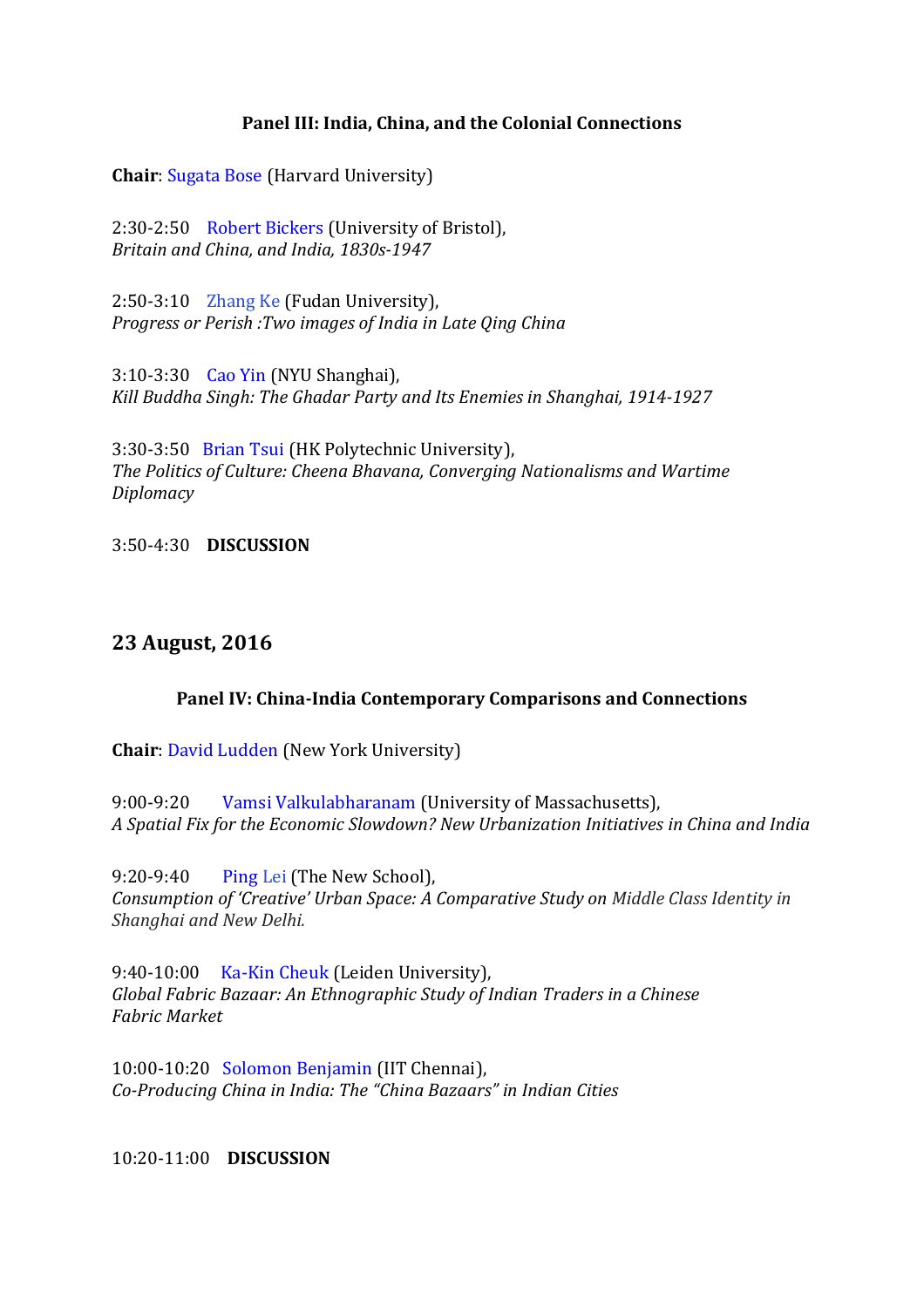#### **Panel V: China and India: Mutual Perceptions and Understandings**

**Chair**: [Ashok Gurung](https://research.shanghai.nyu.edu/center/cga/events/panel/bios/#ashok_gurung) (The New School)

11:15-11:35 [Chen Jian](https://research.shanghai.nyu.edu/center/cga/events/panel/bios/#chen_jian) (NYU Shanghai), *[An Unnecessary War: Misperceptions and](https://research.shanghai.nyu.edu/cga-document-list/#Chen_Jian) [the Origins of the Chinese-Indian Border Clash of](https://research.shanghai.nyu.edu/cga-document-list/#Chen_Jian)  [1962](https://research.shanghai.nyu.edu/cga-document-list/#Chen_Jian)*

11:35-11:55 [Effie Hu](https://research.shanghai.nyu.edu/center/cga/events/panel/bios/#effie_hu) and [Li Min](https://research.shanghai.nyu.edu/center/cga/events/panel/bios/#li_min) (Yunnan Academy of Social Sciences), *[India in Chinese Media: 2012-2014](https://research.shanghai.nyu.edu/cga-document-list/#Liu_Yi)*

11:55-12:15 [Swagata Saha](https://research.shanghai.nyu.edu/center/cga/events/panel/bios/#swagata_saha) and [Anusua Basu Ray Chaudhury](https://research.shanghai.nyu.edu/center/cga/events/panel/bios/#anusua_basu_ray_chaudhury) (Observer Research Foundation), *Understanding Media Perceptions: [Selected Indian National Dailies on China, 2012-2014](https://research.shanghai.nyu.edu/cga-document-list/#Saha_and_BRC)*

12:15-12:35 [Mao Siwei](https://research.shanghai.nyu.edu/center/cga/events/panel/bios/#mao_siwei) (Former Chinese Consulate General in Kolkata) *Current India-China Relations*

12:35-1:15 **DISCUSSION**

#### **Panel VI: China and Southeast Asia**

**Chair**: [Barbara Watson](https://research.shanghai.nyu.edu/center/cga/events/panel/bios/#barbara_watson_andays) Andaya (University of Hawaii)

2:30-2:50 [Celina Hung](https://research.shanghai.nyu.edu/center/cga/events/panel/bios/#celina_hung) (NYU Shanghai), *[Creolizing the Sinophone Pacific](https://research.shanghai.nyu.edu/cga-document-list/#Celina%20Hung)*

2:50-3:10 [Mark Swislocki](https://research.shanghai.nyu.edu/center/cga/events/panel/bios/#mark_swislocki) (NYU Abu Dhabi), *[Borderland Environments of](https://research.shanghai.nyu.edu/cga-document-list/#Mark%20Swislocki) Yunnan and Burma ca. 1917*

3:10-3:30 [Janice Hyeju Jeong](https://research.shanghai.nyu.edu/center/cga/events/panel/bios/#janice_hyeju) (Duke University), *Between Shanghai and [Singapore: Chinese Islamic Missions to the South Seas and](https://research.shanghai.nyu.edu/cga-document-list/#Janice%20Hyeju%20Jeong)  the [Indian Ocean during the WWII](https://research.shanghai.nyu.edu/cga-document-list/#Janice%20Hyeju%20Jeong)*

3:30-4:00 **DISCUSSION**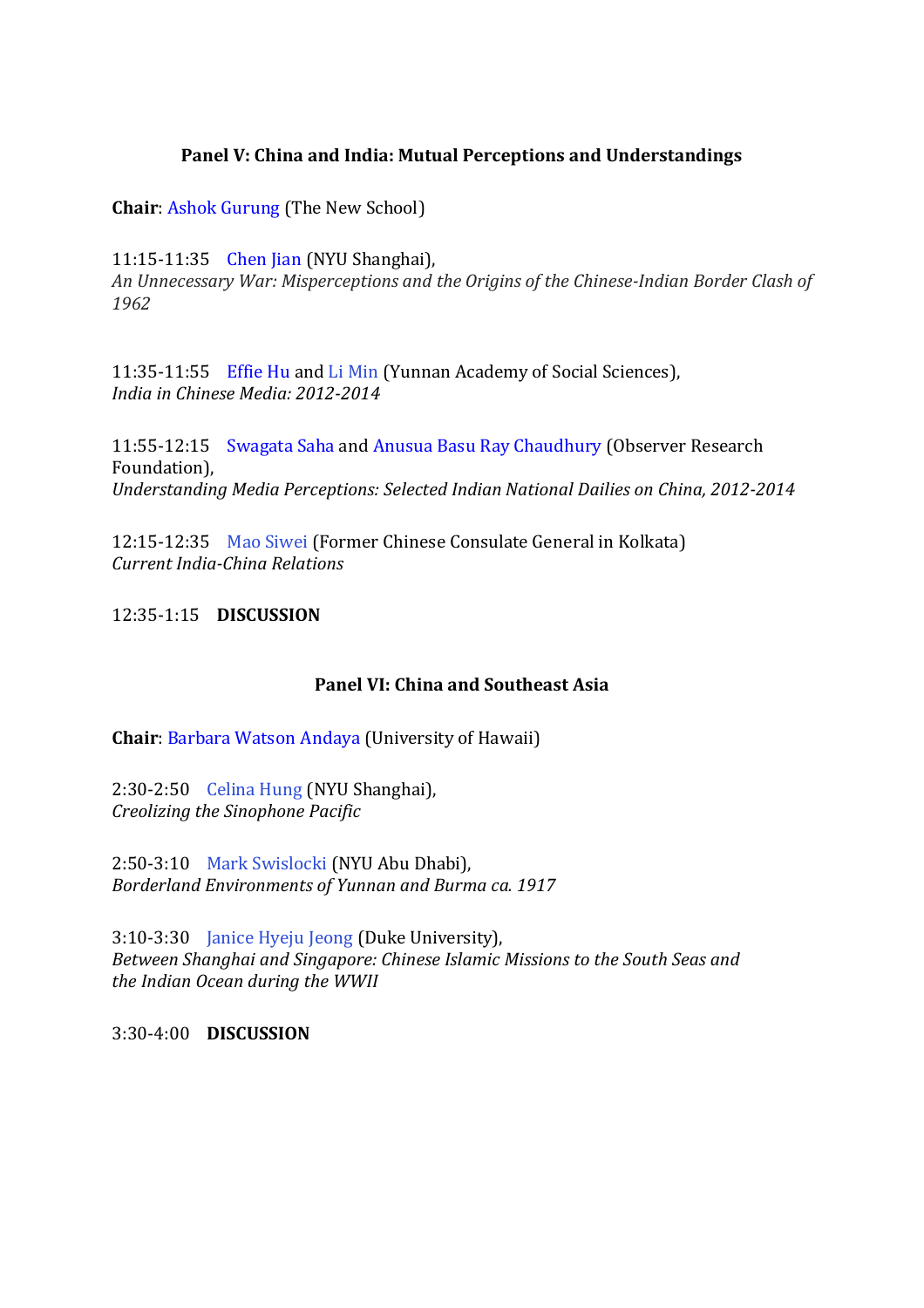### **24 August, 2016**

#### **Panel VII: China and the Islamic World**

**Chair**: [Engseng Ho](https://research.shanghai.nyu.edu/center/cga/events/panel/bios/#engseng_ho) (Duke University)

9:00-9:20 [Wang Jianping](https://research.shanghai.nyu.edu/center/cga/events/panel/bios/#wang_jianping) (Shanghai Normal University), *The Entry of Central [Asian Muslims into Yunnan during the Mongol Period](https://research.shanghai.nyu.edu/cga-document-list/#Wang_jian_ping)*

9:20-9:40 [Shuang Wen](https://research.shanghai.nyu.edu/center/cga/events/panel/bios/#wen_shuang) (NYU Shanghai), *[Soybean's Journey from Manchuria to](https://research.shanghai.nyu.edu/cga-document-list/#Shuang%20Wen) Egypt at the Beginning of the Twentieth Century*

9:40-10:00 [Liu Yi](https://research.shanghai.nyu.edu/center/cga/events/panel/bios/#liu_yi) (Shanghai University), *Muslim, Chinese and Scholar-Official: [Celaleddin Wang Zin Shan \(1903-1961\) in Istanbul](https://research.shanghai.nyu.edu/cga-document-list/#Liu_Yi)*

10:00-10:30 **DISCUSSION**

# **Roundtables**

### **22 August, 2016**

#### **WORKSHOP ON ASIAN STUDIES**

The third day of the conference will feature a workshop on Asian Studies, with two roundtable sessions. The first session will be devoted to exploring the concepts of Asia that developed during the age of European imperialism, the discourse on the region in the early phases of decolonization, and the incorporation of the continent into the emerging field of Area Studies. The second roundtable session will provide a forum for critically engaging the dominant Asian Studies research and teaching methodologies; the shortcomings of sub-regional foci; the importance of bridging specialist research, undergraduate teaching/learning, and public policy; and the state of Asian Studies in Asia. It is hoped that this session will result in white paper and a network of scholars and institutions committed to reimaging Asian Studies for the 21st century.

#### **11:00-1:00 Roundtable I: The Concepts of Asia**

[David Ludden](https://research.shanghai.nyu.edu/center/cga/events/panel/bios/#david_ludden) (New York University) [Sugata Bose](https://research.shanghai.nyu.edu/center/cga/events/panel/bios/#sugata_bose) (Harvard University) [Joanna Waley-Cohen](https://research.shanghai.nyu.edu/center/cga/events/panel/bios/#joanna_weley_cohen) (NYU Shanghai) [Engseng Ho](https://research.shanghai.nyu.edu/center/cga/events/panel/bios/#engseng_ho) (Duke University) [Li Tiangang](https://research.shanghai.nyu.edu/center/cga/events/panel/bios/#li_tiangang) (Fudan University)